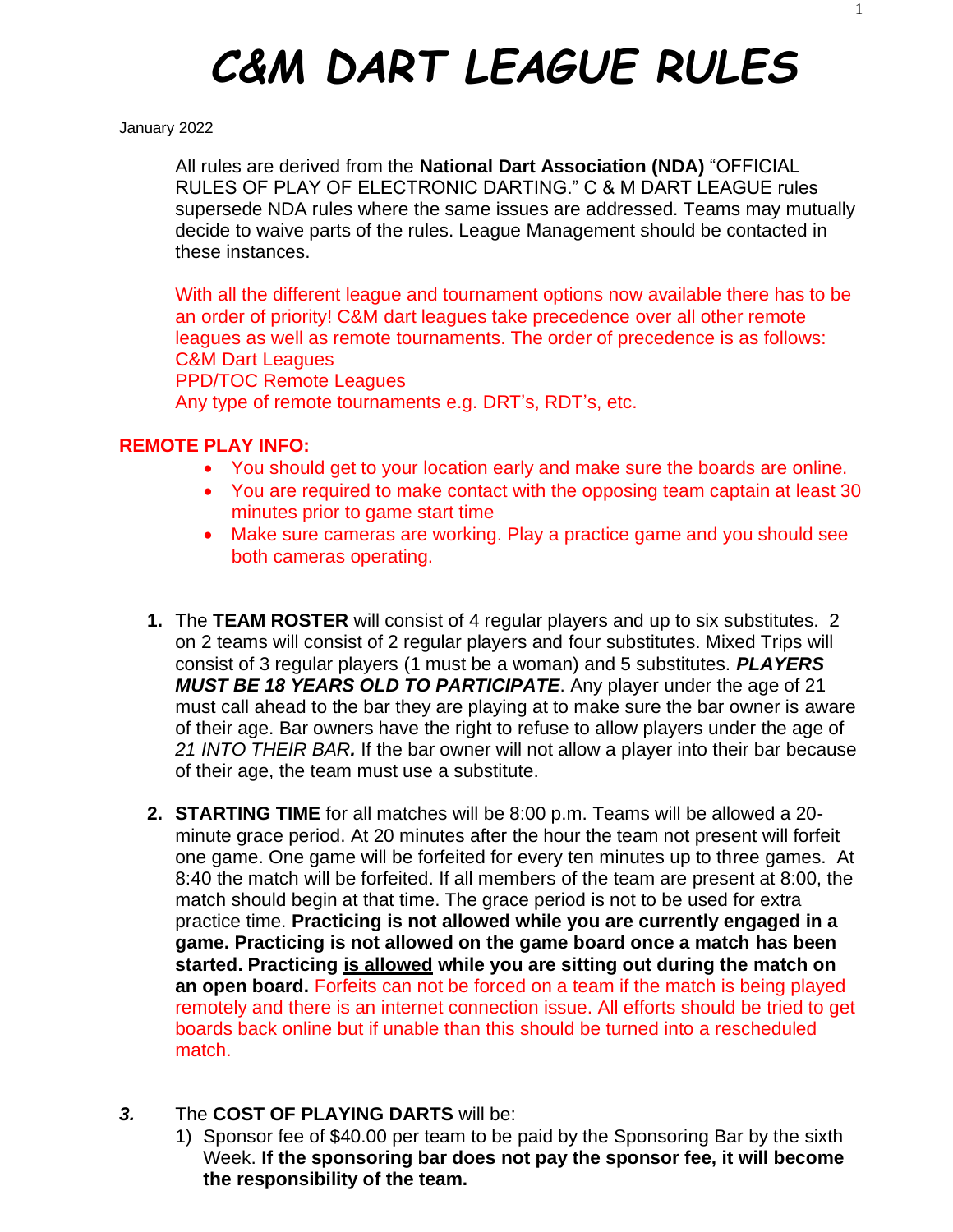- **2)** NDA sanction fee of \$8.00 per player per year to be taken from team winnings.. **This is a mandatory fee – all players must be members.**
- 3) \$4.00 per player per night for the prize fund in addition to the quarters for 4 person divisions. Fees for 2 on 2 divisions and mixed trips will be \$5.00 per player per night in addition to the quarters. League fees must be put directly into the dart board and the match cannot start without league fees paid.

### **4.** The **MAXIMUM TEAM AVERAGE FOR EACH DIVISION WILL BE:**

| Monday 4 person             | 8.2 MPR Cap  |
|-----------------------------|--------------|
| <b>Monday Doubles</b>       | 80 Cap       |
|                             | 120 Cap      |
| <b>Wednesday Doubles</b>    | 140 Cap      |
| <b>Friday Mixed Doubles</b> | 100 Cap      |
| Sanford Tuesday 4 person    | 10.5 MPR Cap |

#### There is no single player cap for any division

Players who have never played C & M League but have an established mpr (minimum 24 league games) from another league will use their established mpr. A player who does not have an established mpr will establish their average after 3 weeks of play. **All new players and all players from another league will be looked at after 6 weeks to eliminate sandbagging.** If the new player's average is higher than the team estimated after 3 weeks and it puts the team over the maximum team average, **the team will have to reorganize or drop from the league. Adjustments will be made to the games won by the team for the weeks they played overrated after the players average is established. League management has the right to assign averages to players with known ability.** This rule does not apply to new players participating in Handicap Divisions. In a handicap division player's averages are updated weekly. These averages are used to determine the amount of handicap received by teams weekly. If a new player comes into a handicap division and he puts the team over the team cap, the machine will adjust the amount of handicap in each game to make both teams equal. However, after 3 weeks of play, if a new player on a handicap division has an average above the allowed average for the division, the player must be replaced.

# **5. Capped League Break-Out Rule:**

**TEAM CAPS**- For leagues using an MPR cap then they will use the .44 rule. For teams using a PR cap they will use the 25% rule.

**MPR**-If a team is over the team cap by .44 any time after week 3 but before the 10<sup>th</sup> week then the team may be required to either restructure or drop out of the league if required by league management. If the team is using a player that has not played enough weeks to establish an average then the number of weeks may be extended to allow the minimum required weeks played by a new player. If a team drops then games played will stand for the first round only if the first round is completed. The number of weeks may be changed if there is a new player still trying to establish their average. If a team decides to or is required to restructure then they must follow the league starting team cap.

**PR CAP-** any time after week 3 but before the 14<sup>th</sup> week then the team may be required to either restructure or drop out of the league if required by league management.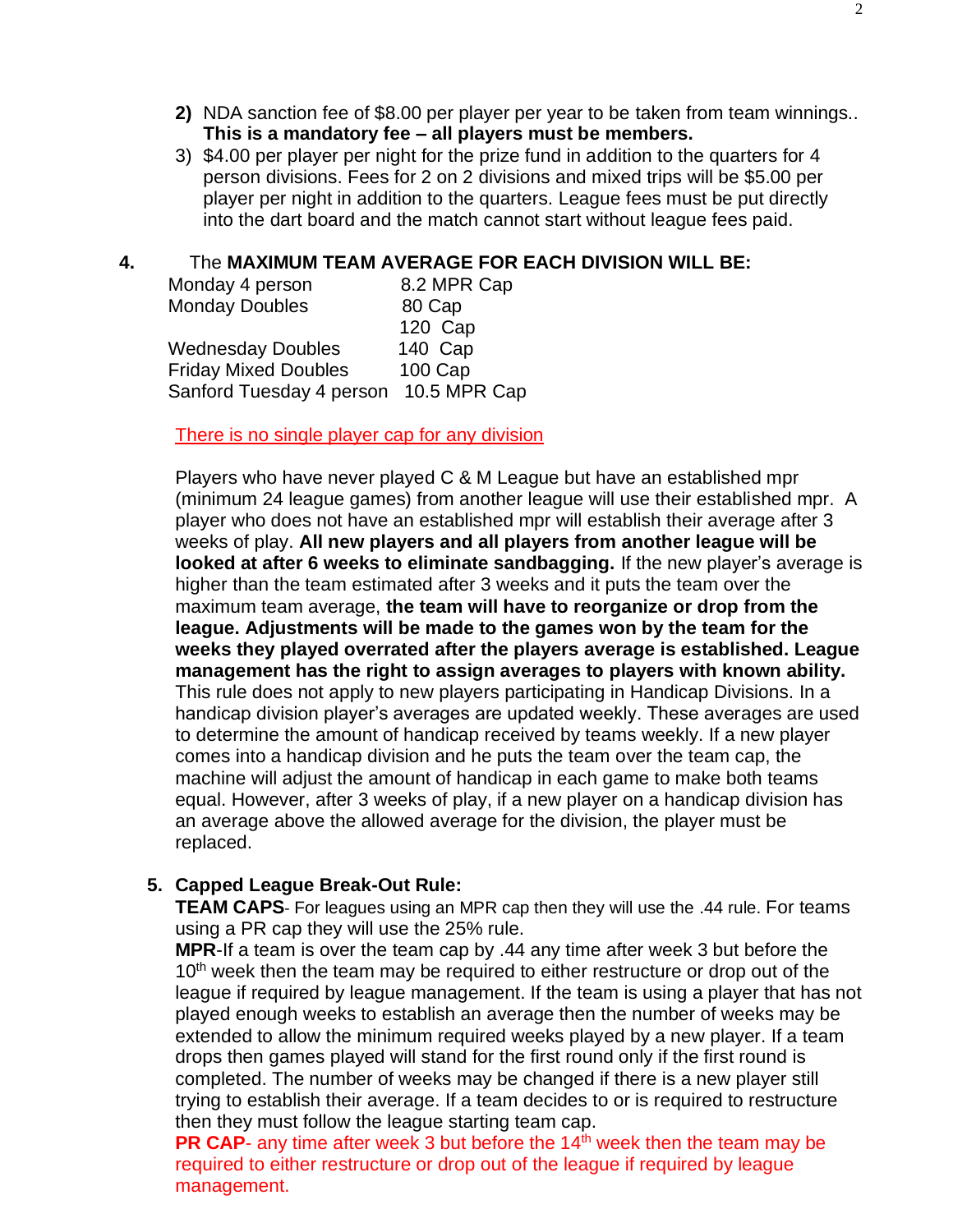**6. PLAYER AVERAGES**- Players will maintain a book average as long as they are playing C&M leagues as well as PPD remote leagues. Players who just substitute will not change until the required number of games are met. If a player plays multiple nights/divisions we will take the highest average from one division not an average of all of them. Averages will be pulled from the PPD data base (Best Known Stats) which can be found @ [www.dartstoc.com](http://www.dartstoc.com/)

**SANDBAGGING WILL NO LONGER BE TOLERATED.** Sandbagging is purposefully throwing lower than your ability to skew your average. If your team plays against a player that is sandbagging, you should file a written complaint with League Management, signed by all team members along with a brief description of the circumstances. After written complaints from three different teams in the division, League Management in coordination with the Rules Committee will monitor the player. If it is determined that the player is sandbagging, the player will be expelled from the division for the remainder of the season.

- **7. DARTS** may not weigh more than 60 grams collectively.
- **8. TEAM CAPTAINS ARE RESPONSIBLE FOR CHECKING THE DART MACHINE OR THE STANDINGS SECTION OF THE WEB PAGE WEEKLY and notifying their team members of any changes.**

Any changes in scheduling, team locations or any pertinent information will be listed on the dart machines and the web page weekly. Team captains are responsible for checking their rosters and notifying the League Secretary of any misspelled names or incorrect players.

**9. TEAM MONIES** are to be put directly into the dart machine before the match can start. The board will not allow you to start the match until the league fees are put in.

All Arachnid dart machines have dollar bill acceptors and coin slots.

- **10. NDA SANCTIONING -** All players must join the National Dart Association. Dues are \$8.00 per year and the sanctioning year runs from September  $1<sup>st</sup>$  to August 31<sup>st</sup>. If you play on more than one night you only need to sanction once. If you are sanctioned through another league you need to submit your permanent NDA number to us. Substitute players must sanction after their third week of play. **Players will have their NDA fees deducted from their league fees. A substitute must be sanctioned after 3 weeks of play for one team.**
- **11. THE DART MATCH WILL CONSIST OF THIRTEEN GAMES OR FIFTEEN GAMES.** The home team is responsible for filling out their roster first. The Player rotation format will determine the players for each game. **All team members will play the last game. THE ROSTER CANNOT BE CHANGED AFTER THE FIRST DART IS THROWN.** If you are missing a player at the start of the game you may play and "push off" for that player. If the missing player arrives, and you are playing Cricket, he may take his position and play the remainder of the games. If you are playing 301, the player must wait until the next game he is scheduled to play in. If you start the game with a substitute and your regular player arrives after the first dart is thrown you must play the match with your substitute. The home team **must** set up their lineup first and then the visiting team.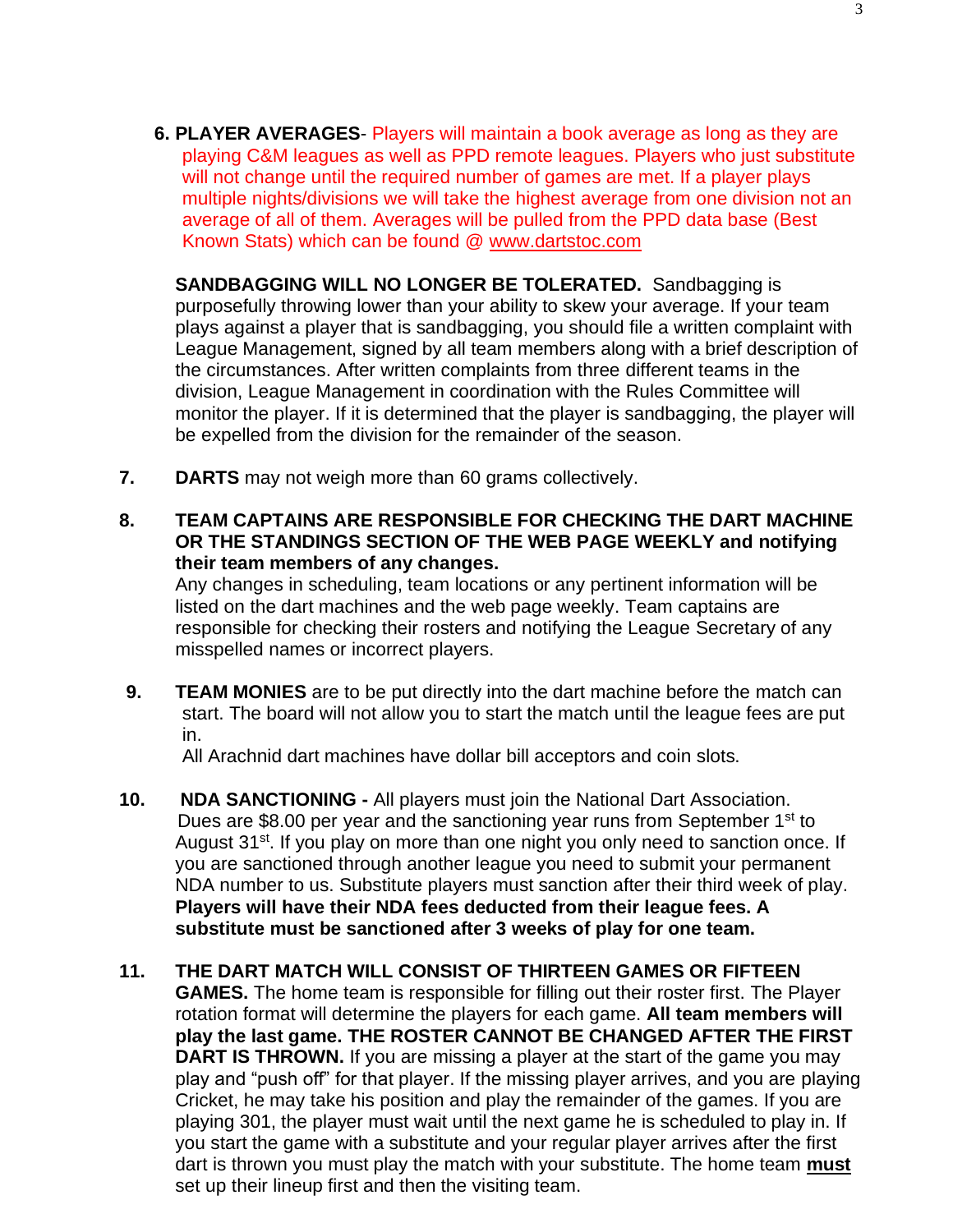**12. DEFAULT AVERAGES FOR HANDICAPPED DIVISIONS:** Players that are being added to handicap divisions that do not have a book average will use the following default averages:

men 2.3 mpr and 23 ppd and women use 1.8 mpr and 18 ppd The Player rotation will determine the players participating in each game and the machine will display the handicap when the game begins. New players must be added using "enter a substitute" feature. New players will be given a default average for the first week. After the first week their player average will be used. **When adding a substitute, you must enter that players average or the default of men 2.3 mpr and 23 ppd and women use 1.8 mpr and 18 ppd** when setting up the machine. The handicaps will then be figured automatically for the remainder of the games. If the new sub is known to be better than starting average then a more accurate average should be added. All leagues are handicapped.

**Doubles** will be playing 4 games of 501 freeze single in/ single out with a fat bull, 8 games of Cricket, 3 games of 501 single score.

The 80 Cap division will be playing 2 games of 501 single in/ single out with a fat bull, 8 games of Cricket, 3 games of 501 single score (13 games total)

**SANFORD TUEDSAY 4 PERSON DIVISION** will be playing 4 games of 501 single in/ single out with a 50 point bulls eye, 7 games of Cricket, 2 games of 501 single in/ single out with a 50 point bulls eye. **The default averages for players without an average will be men 2.3 mpr and 23 ppd and women use 1.8 mpr and 18 ppd when setting up the machine.** The handicaps will then be figured automatically for the remainder of the games.

**MONDAY 4 PERSON CRICKET TEAMS** will be playing 13 games of Cricket

# **THE LAST GAME IN ALL MATCHES WILL BE PLAYED BY THE ROTATION ON THE SCORE SHEET, YOU NO LONGER WILL FLIP OR DIDDLE AND THE HOME TEAM WILL ALWAYS START LAST GAME.**

- **13. IN THE EVENT YOU HAVE TO PLAY THE MATCH WITH A MISSING PLAYER**, you should set up your roster by entering the missing player and they may be able to play in the next game after their arrival. If the need for a "ghost" is required use the add a player feature with the default averages. This indicates to us that you were playing with a ghost and all feats are invalid.
- **14. 301 "151" RULE-** If you are missing a player in 301 you may play using the 151 rule. When the machine is displaying the missing players score, manually score three double bulls to reduce the missing players score to 151. Push the player change button to advance the game to the next player. Push off for the missing player the remainder of the game. The partner of the missing player may take the game out if they are not frozen. In 501 games you should reduce the score to 251. **The 151 rule only applies to divisions with 4 person teams and does not apply to the last game. In the last game you must push off for the missing player.**
- **15. 301 AND 501 FREEZE RULE-** If you score your out number in a 301 or 501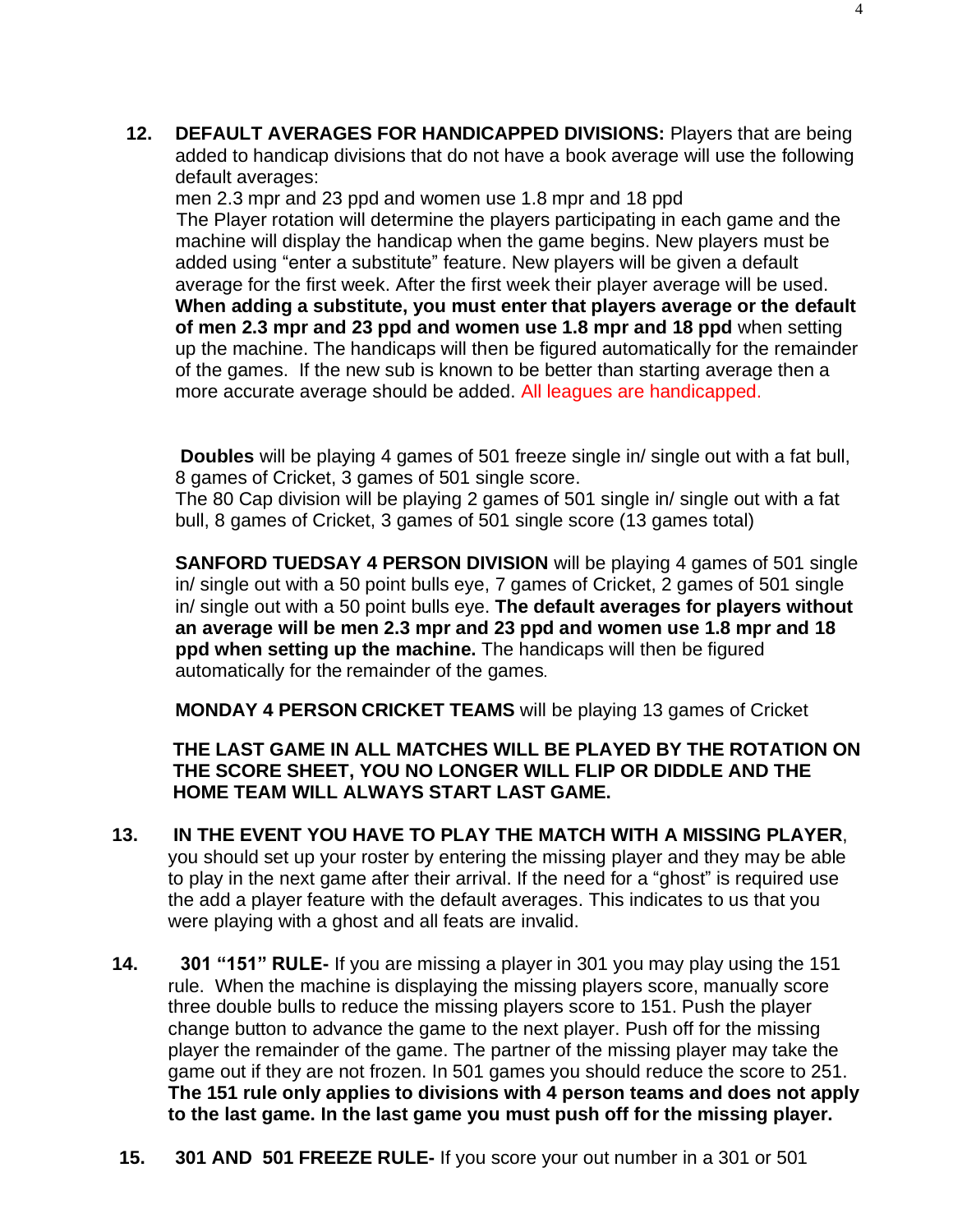game while you are frozen, **YOU WILL LOSE THE GAME**. You are frozen when your partner's score is larger than the sum of both opponents score. The board will not tell you if you are frozen!

- **16**. **SUBSTITUTES-** you can have up to six substitutes on your roster to use during the course of the season. All substitutes must be on your roster before the last 3 weeks of play. Substitutes may be added by notifying the league secretary. When using a substitute, enter that players name by using the "enter a sub" feature. You can now enter up to plenty of digits and you must put the first and last full name. Nicknames will not be allowed for a new entry at the dartboard and if not entered properly then the match will not count and must be replayed! Check the average of the substitute you are planning to use to ensure that they do not put you over the team cap. Mixed divisions must substitute a male for a male and a female for a female. Player averages can be found at [www.dartstoc.com](http://www.dartstoc.com/) under "Best Known Stats" tab. Substitutes that have no average may not play after week 16 unless they have played within the first 14 weeks. League management may override this rule if deemed necessary.
- **17**. **ILLEGAL SUBSTITUTES –** Any substitute that has a current book average that puts a team over the allowed limit is an illegal substitute. If you think the opposing team is using an illegal sub that puts them over the team cap you should notify League management within 24 hours of the conclusion of the match. If League Management determines that the substitute is illegal the score of the match will be adjusted. Any substitute that is not on your roster by the end of the  $14<sup>th</sup>$  week is an illegal substitute. If you think the opposing team is using an illegal sub you should check the roster for that players name. Notify the opposing team captain and League Management that you think the substitute is illegal. If League Management determines that the substitute is illegal the score of the match will be adjusted. League management may override this rule if deemed necessary.

**League management may also catch illegal subs when the sub causes the team to be overrated.**

Substitutes are allowed to play for more than one team in a division. Original team members can not be subs for other teams. **You cannot play for 2 teams on the same night at the same time.**

**15. FIGHTING OR DAMAGING THE DART MACHINE WILL RESULT IN IMMEDIATE EXPULSION FROM THE LEAGUE – NO EXCEPTIONS.** Aggressive behavior will no longer be tolerated. This behavior may include verbal as well as physical behavior. This rule is in place not only during league but any C&M Darts function including, but not limited to, league play and post season events. **League play**- includes traditional traveling, in house, PPD remote and any other type of league associated to C&M Darts.

**Tournaments**-SBT tournaments, Sharpshooter events, banquets, and any other events that play is allowed because of C&M Dart affiliation including all PPD remote events

**Punishment, if deemed necessary, is as follows for Verbal or any nonphysical offense including disruption of other league matches**

**1 st Offense**- Probation for remainder of current season or if between seasons then this will be applied to upcoming season.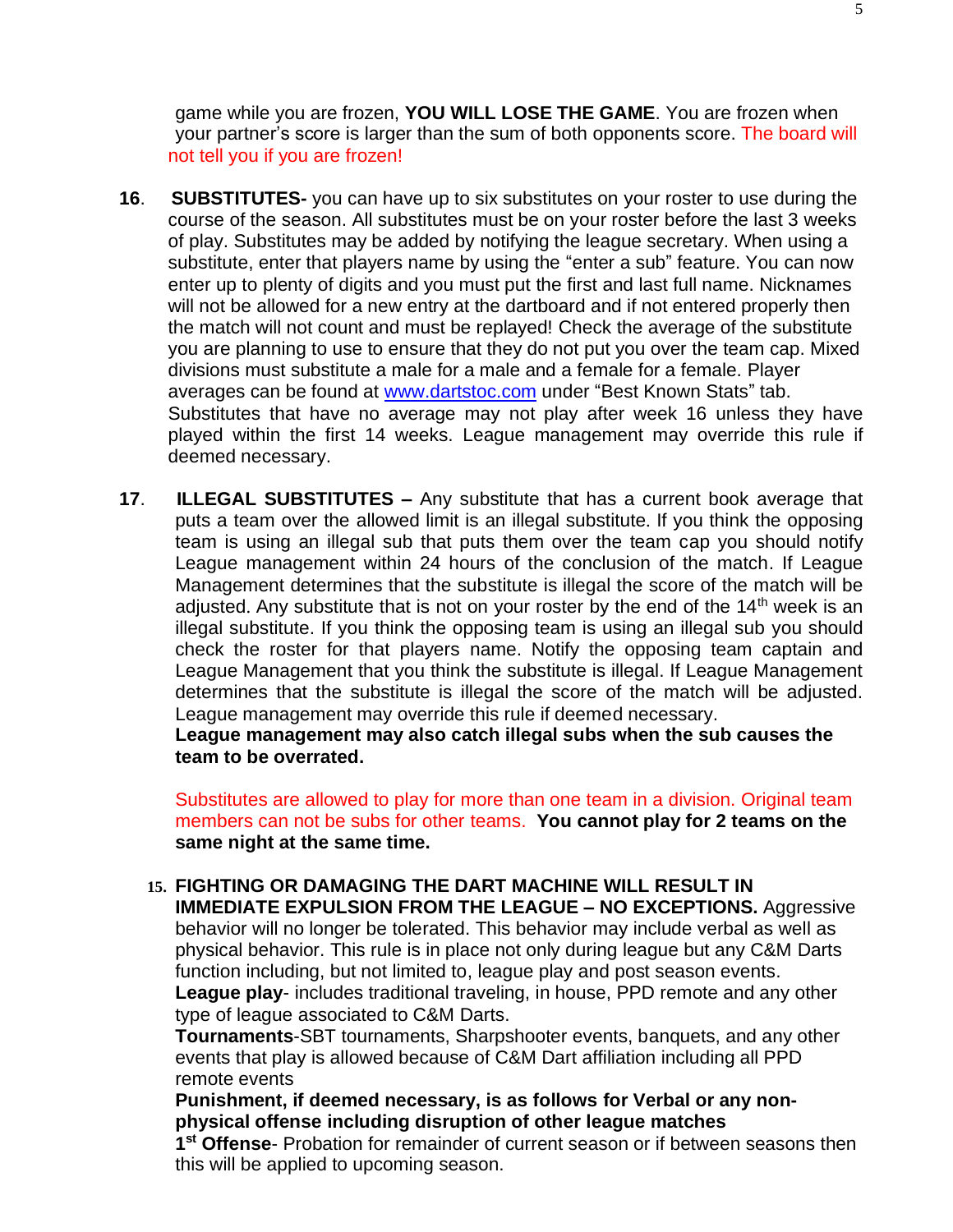2<sup>nd</sup> Offense(during probation)- Expulsion for remainder of current season or if between seasons then this will be applied to upcoming season also including, but not limited to, SBT tournaments, Sharpshooter events, banquets, and any other events that play is allowed because of C&M Dart affiliation

**Punishment, if deemed necessary, is as follows for Physical offenses 1 st Offense**- Expulsion for all C&M Dart play including, but not limited to, league play, SBT tournaments, Sharpshooter events, banquets, and any other events that play is allowed because of C&M Dart affiliation for the remainder of current season or if between seasons then this will be applied to upcoming season.

**2 nd Offense**- Expulsion for 1 year from all C&M Dart affiliated events including the PPD TOC tournament.

All cases will be investigated by C&M Darts and punishment will be handed out based on findings from investigation. Punishments may be handed down to ALL parties involved if deemed necessary

- **16. IF A PLAYER IS CAUGHT PLAYING UNDER SOMEONE ELSE'S NAME THE TEAM WILL FORFEIT ALL GAMES OF THE MATCH.** If you suspect someone is playing under an assumed name ask to see his ID. If the player does not have an ID and no one can vouch for this identity, the player will lose every game he plays in. The player must be caught before the end of the match.
- **17. REMOTE HYBRID LEAGUES.** Travelling leagues have the option of having teams play remotely.

When you're at the board, select "LEAGUE MODE", then "PLAY LEAGUE". Choose your league, then select "YES BOTH CAMERAS WORK".

If both cameras are not working, exit league mode & update the board by repeatedly tapping the triple 20 segment on the board. After the update screen comes up & completes, go back into setup.

Choose your team, Choose Home or Away (On schedule) Choose your opponent.

Choose "LOCAL" if your opponent is at you at your location.

Choose "REMOTE" if your opponent is at a different location, playing remotely Please make sure you are in contact with these teams either by phone or preferably by text. It is recommended to plan ahead with them when to take breaks. The most popular option in remote leagues are breaks after games 5 & 10 but this is just a suggestion. Breaks are not allowed for 4 person leagues.

**18. FORFEITS-** Both teams must pay for forfeits. Forfeit wins are 10 wins and 3 losses per match for 13 games Divisions and 11 wins and 4 losses for 15 game Division, for the team receiving the forfeit wins. **Forfeiting teams receive 13/15 losses and no wins!** Forfeits must be entered into the machine on the night of the forfeited match. To enter a forfeit you need to start setting up your match. You will put your team as home team and enter your league fees. Then enter your team again as the visiting team and it will ask if this is a forfeit. Then choose *"yes, this is a forfeit match".* Any forfeits not paid for will be deducted from end of season winnings. Any team that forfeits excessively will be dropped from the league**. Forfeits that are not turned in and posted before the last week of the season will not be**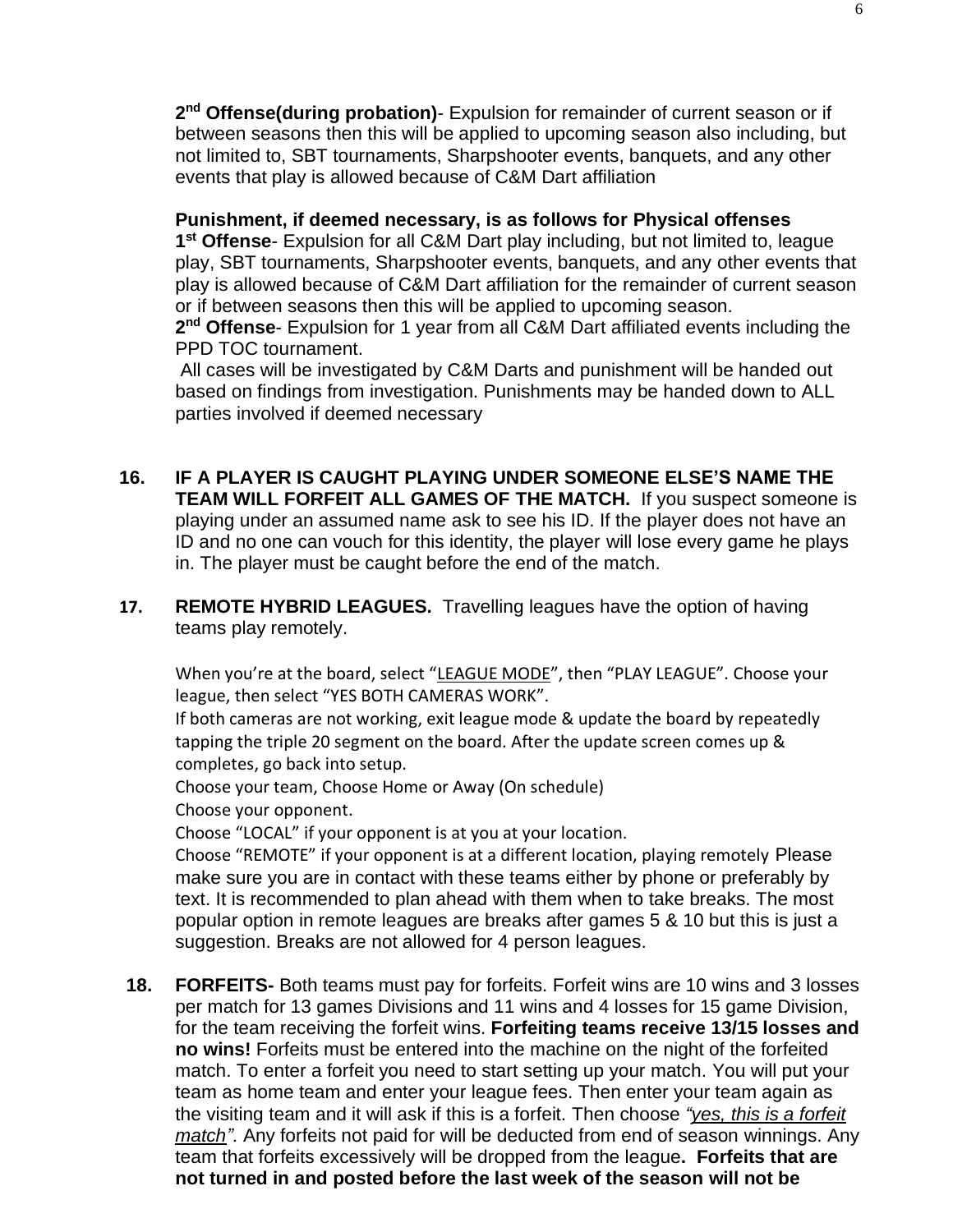**posted and will be considered a non played match. Teams that drop out before the end of the season will forfeit all money and prizes.** Forfeits can not be forced on a team if the match is being played remotely and there is an internet connection issue. All efforts should be tried to get boards back online but if unable than this should be turned into a rescheduled match.

- **19. BYES**  Some Divisions may start the season with a Bye a missing team. If a division begins the season with a bye, League Management has 4 weeks to find a team to take the bye. If a team is found in the allotted time, make-up games **must be scheduled. All make-up games must be played BEFORE THE last two weeks of the season.** If a team should drop out of a division, League Management has 2 weeks to fill the slot and the incoming team will assume the points of the team that has dropped. If a team is not found in 2 weeks, **teams scheduled to play the dropped team will receive a bye and all scores for the matches the dropped team has played in the current round of the schedule will be zeroed out.** If your team has a bye you do not play, you do not pay and your standings do not change. **If a bye in a division creates an uneven number of games played – the standings will be determined by Team Win%. The Win% is calculated by games won divided by games played.**
- **20. RESCHEDULES-** Matches may be rescheduled. Matches may be played in advance of the scheduled date. If a team calls for a reschedule **4** hours in advance the reschedule must be allowed. Any other reschedules will be at the discretion of the Team Captain. When calling for a reschedule – you must contact the opposing team captain. Bar owners, bartenders or the bar itself do not count. Teams may only have 2 outstanding rescheduled matches**.** Rescheduled matches will be played at the location they were originally scheduled at. There will be 2 make-up weeks, one in the middle of the season and one at the end. These may be used for makeups or playing ahead.
- **21. ALL MATCHES MUST BE PLAYED AT THE SCHEDULED LOCATION-** Any match played at a location other than the scheduled location will not be accepted. No scores will be posted. You must play your match at the scheduled location to receive credit for your scores. If a location is to close during the season, regular or playoffs, the home team may choose a new location for their home matches. This may be overruled by league management but for extreme cases only.
- **22. HARASSMENT OR MISCONDUCT ON THE PART OF PLAYERS WILL NOT BE TOLERATED.** If you feel another team or another player's conduct is harassing or inappropriate, you should notify the team captain of the offending team or player. If the behavior continues you should warn them that if they continue you will be forced to file a complaint. Complaints must be filed with the League Coordinator. Any team or player who has three complaints filed against them during the course of the season will be expelled from the League.
- **23. FIGHTING OR DAMAGING THE DART MACHINE WILL RESULT IN IMMEDIATE EXPULSION FROM THE LEAGUE – NO EXCEPTIONS.** In the event of a fight, the player throwing the first punch will be expelled from the League.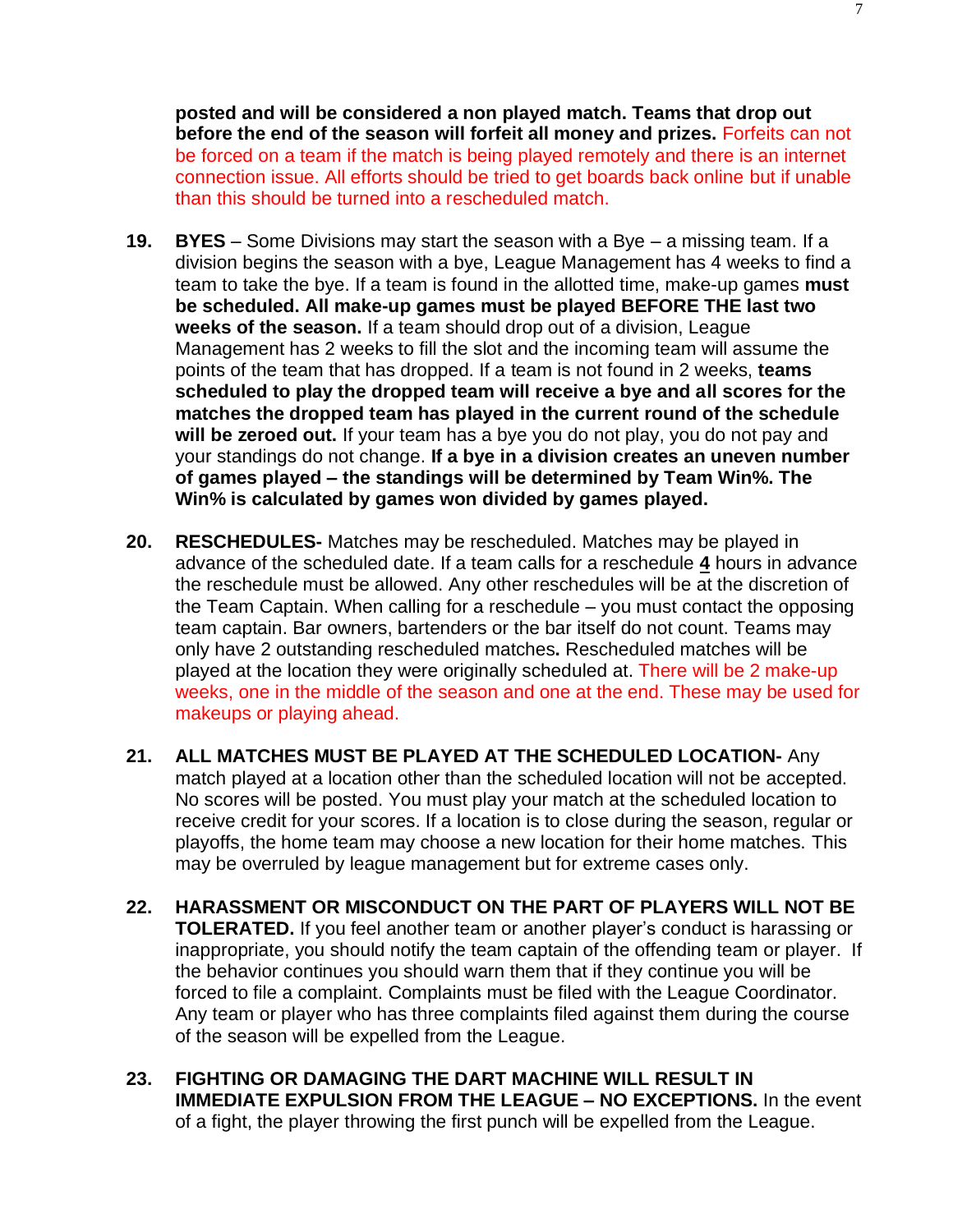- **24.** Any player that has been barred from a bar they are scheduled to play in must call and ask permission to enter the bar. **If permission is denied, a substitute must be used.**
- **25. FOOT FOULS-** Players are allowed to stand on or behind the foul line. On a thrown dart, the dart must make contact with the board before the players foot makes contact with the floor in front of the throw line or a foul is committed. Both teams must witness foot fouls. Players will be given one warning. The second time a player has a foot foul he will lose his next turn.

#### **26. SCORING –**

**The Arachnid dart board has a backup feature which will allow teams to fix mistakes in certain situations. You may backup up to 8 darts to correct mistakes.** *ONCE A GAME IS OVER YOU CANNOT BACKUP.* **To use this feature you hit the up arrow button and it will give you the option to back up one dart. You may do this up to 8 times per game.**

**THE BACKUP FEATURE IS ONLY ALLOWED FOR THE FOLLOWING SITUATIONS:**

**-Miss-scored dart: Do not remove darts from the board. If the dart falls out of the board or is removed, it is too late. Corrections can not be made. Pause the game – Call Opponents – Take Picture of Darts – Wait for approval – Backup & Re-score the mis-scored dart by tapping in by the flight. If your opponents do not give approval, keep track of all communication along with picture proof of your darts. Call our office at 407-478-3250 so admin can review the following business day.**

-If the machine shows "stuck Segment" than this dart may be scored manually but it is the player's responsibility to make sure the opposing team sees the stuck segment message.. Any dart that sticks but does not score **may be scored manually.** 

-If a player throws while the machine is displaying **HIS OPPONENTS NUMBER: You may use the backup feature**

-If a player throws while the machine is displaying **HIS PARTNERS NUMBER: You may use the backup feature**

-If the **WRONG PLAYER STARTS THE GAME: You may use the backup feature**

**-Any player that takes the game out while throwing out of turn will lose that game. If a player shoots out of turn you must call the foul at the time it occurs. You may not wait until the game is over to call the foul and force loss of the game.**

**-If the machine displays a stuck dart message, you should pull the stuck**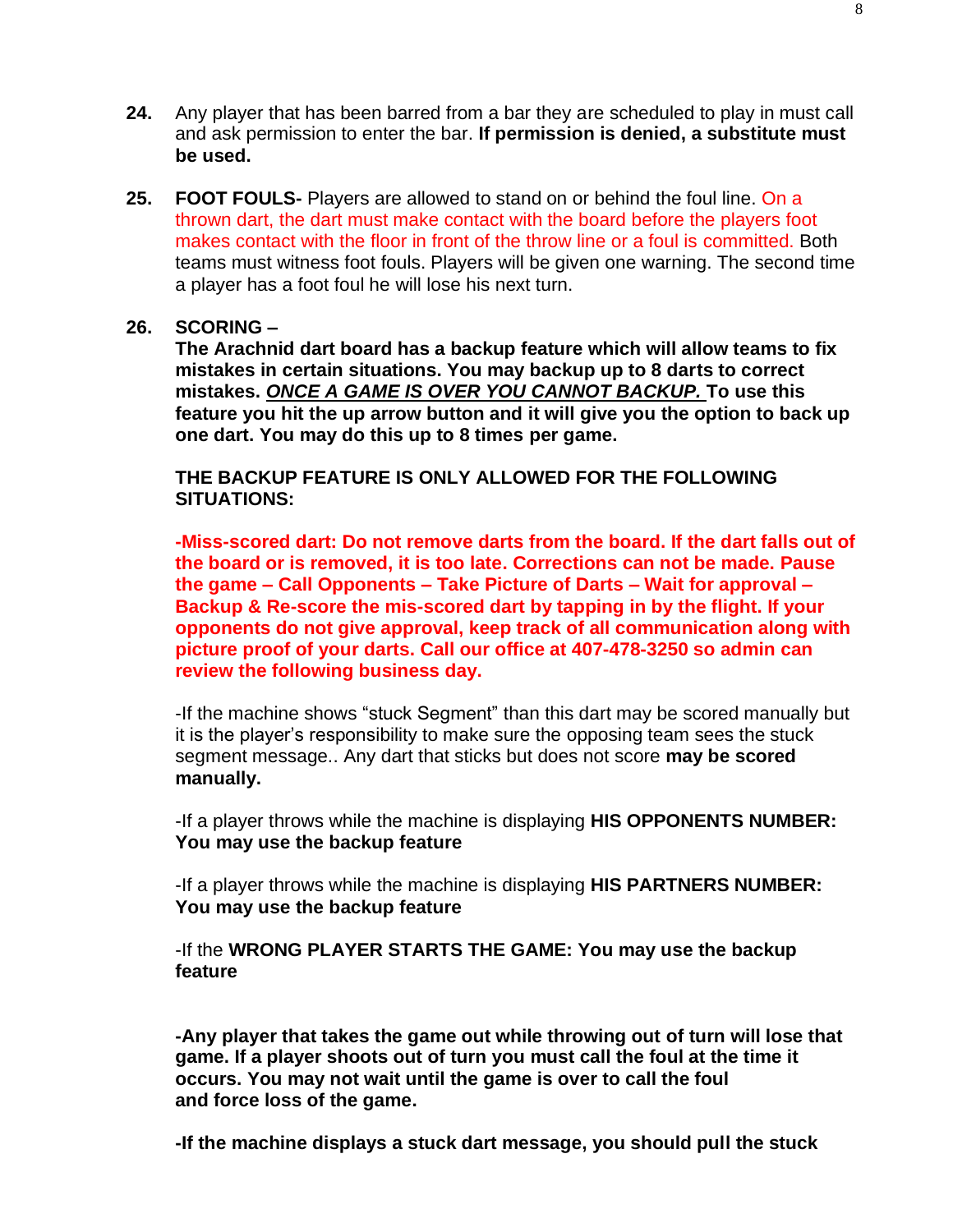**dart and let the machine score the stuck dart. If it does not score the stuck dart you may score it manually. This is a dart thrown, you may not throw the dart over.**

**-If a dart shows "??" but the dart sticks this may be backed up and manually score but only if the dart is stuck in the board.**

**Boards automatically change players so don't hesitate to pull your darts. MAKE SURE THE "REMOVE DARTS" MESSAGE IS DISPLAYED BEFORE YOU PULL YOUR DARTS. There is now a "shot clock" for every players turn. It gives you 45 seconds to throw each dart. If at any time the clock runs down to zero you will lose all remaining darts.**

- **27. ROUND LIMITS -** The dart machines have a limit of rounds for each game. If your game is not completed in the allotted rounds the machine will end the game and declare the winning team.
- **28. THE HOME TEAM WILL CHOOSE THE DART MACHINE THAT THE MATCH WILL BE PLAYED ON(if not playing remotely).** Home teams will relinquish this board to the opposing team at or around 7:40 and allow them to practice before the match begins. **Once the match has started, no practicing is allowed on the game board. If home team is not present at 7:50 then the visiting team picks the board that the match will be played on.**
- **29. DART TEAMS THAT PLAY IN BARS THAT HAVE TOURNAMENTS AT THE SAME TIME AS LEAGUE ARE ASKED TO REFRAIN FROM PLAYING IN BOTH.** If a dart player is playing in a tournament and dart league at the same time, the player has 5 minutes to report to the board to play his league game. If the player is not at the board in 5 minutes the game will begin without him and his partner must push off for his turn.
- **30. PLAYOFFS –** There will be NO playoffs for the season. Bonuses will be given to top 3 finishing teams in division with 6+ teams and top 2 spots with less than 6 teams. Sanford Tuesday Open will have playoffs as long as there are 6 or more teams in the division
- **31. AWARD PINS-** Pins will only be awarded to those players who are members of the National Dart Association. Pins are counted and ordered at the end of the 16<sup>th</sup> week. You may not receive pins for any feats achieved after the 16<sup>th</sup> week at the time of the banquet.
- **32. PAY OUT SCHEDULE - Pay out for 4 person divisions-** Each team pays \$16.00 per match for a total of \$32.00 per match played. Each team receives:
	- **\$1.40 each team wins \$1.30 each team win**
		- -

 **.40 each team loss .20 each team loss .66 Bonus Pool .60 Bonus Pool**

**\$2.46 per game x 13 games = \$31.98 \$2.13 per game x 15 games =31.95** *The extra cents per match will be used for league expenses* **Pay out for 2 on 2 divisions -** Each team pays \$10.00 per match for a total of \$20.00 per match played. Each team receives: